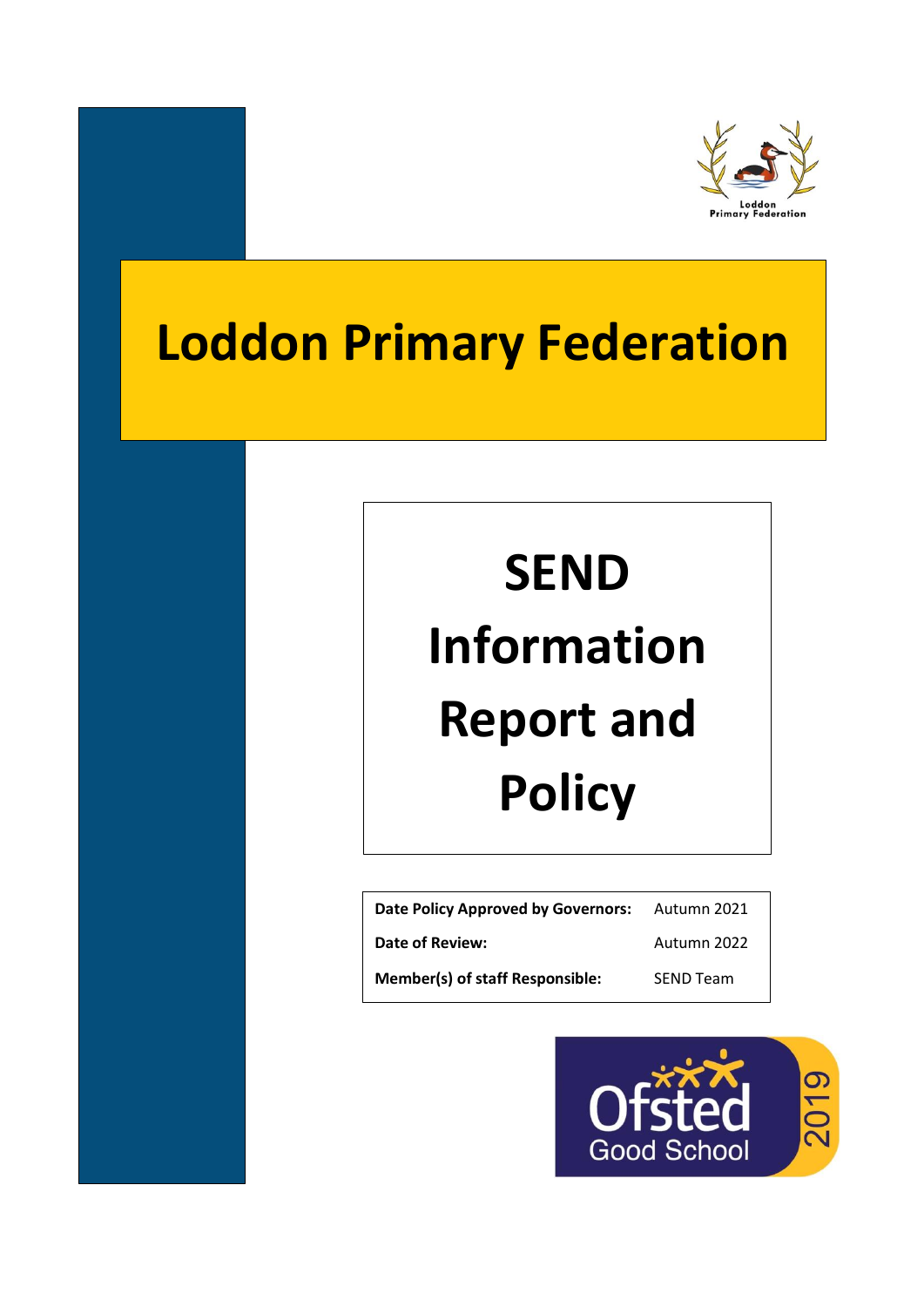#### **Loddon Primary Federation SEN Information Report**

#### **Loddon Infant and Junior Schools 2020-2021**

#### **Introduction**

Welcome to the Special Educational Needs Information Report for the Loddon Primary Federation of schools. All governing bodies of maintained schools and maintained nursery schools have a legal duty to publish information on their website about the implementation of the governing body's or the proprietor's policy for pupils with SEN. This information is updated annually.

The Loddon Primary Federation schools are committed to working together with all members of our schools community and within the cluster. This SEN Information Report has been produced together by all members of the school community including school staff, pupils, parents/carers and governors. We welcome any feedback and involvement on our offer.

### **The best people to contact from September 2021 are:**

#### **Mr Richard Burbage: Head teacher and oversees SEND**

**Miss Susanna Sadd: Assistant SENCo KS1 and EYFS**

**Mr Michael Harvey: SENCo KS2**

**Mrs Katie Cox: SEN Governor**

#### **Mr Richard Burbage: Head teacher**

If you have any specific questions about the Norfolk Local Offer please go here

If you feel that your child may have SEN please speak to the Class Teacher or contact Mrs Young on

01508 505180 Infant site

01508 505180 Junior site

Alternatively email Mr Burbage at:

head@loddonprimaryfederation.co.uk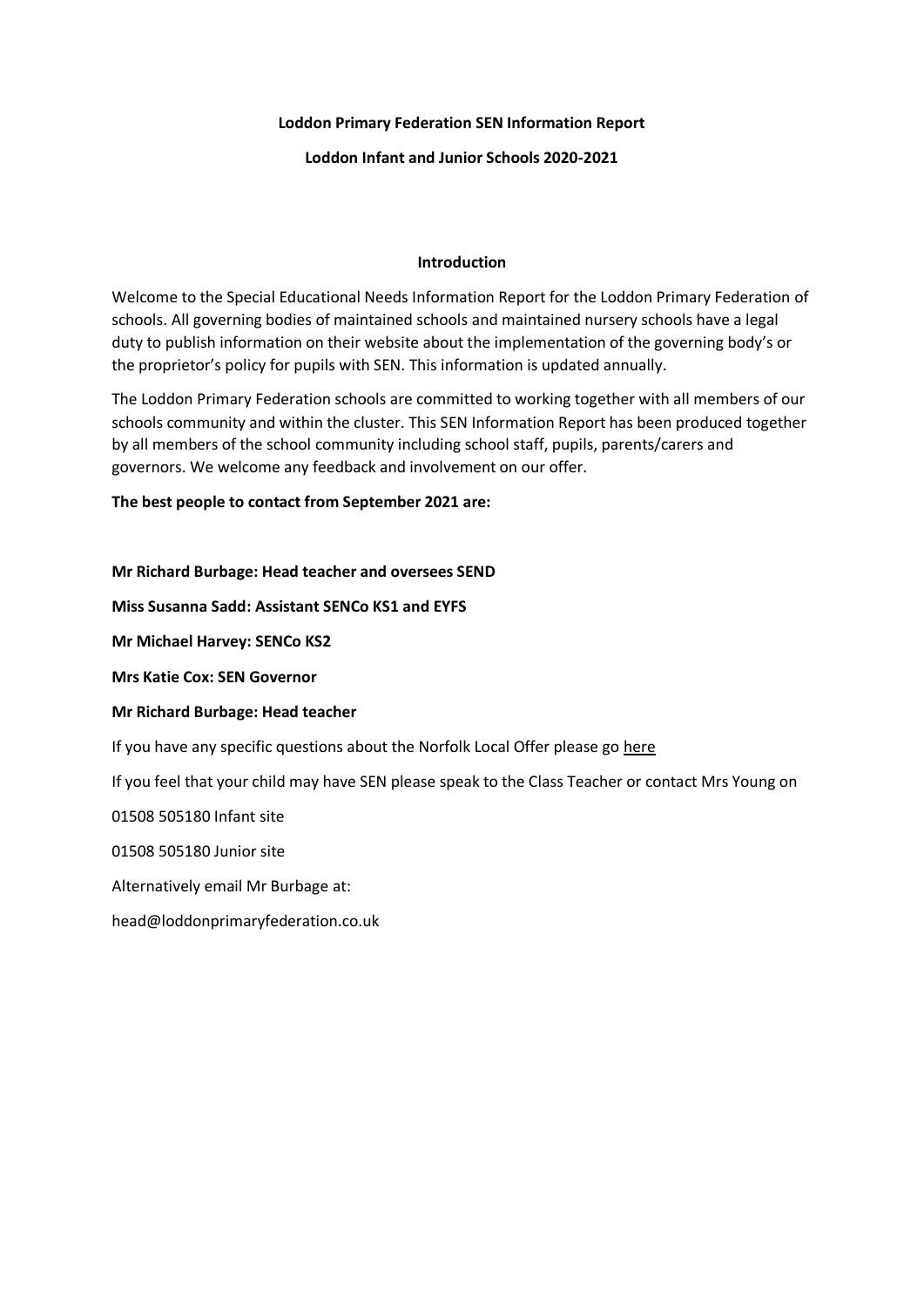#### **Our Vision**

#### **The Loddon Federation Mission Statement**

#### **Working together, Learning together, Growing together**

**Safe Thoughtful Achieving Respectful Successful** 

#### **Our Values**

#### **We aim to: -**

- Inspire children to have a love of learning
- Enable our children to be part of our school community built on teamwork, kindness and consideration
- Ensure our children understand the importance of caring for our world
- Nurture our children to respect and care for each other
- Create a safe, happy and secure learning environment
- Build a school in partnership with parents, families and the wider community

#### **Matching the curriculum to a child's needs**

All work within class is pitched at an appropriate level so that all children are able to access the curriculum according to their specific needs. Typically this might mean that in a lesson there would be three different levels of work set for the class, however on occasions this can be individually differentiated. The benefit of this type of differentiation is that all children can access a lesson and learn at their own level.

#### **Assessment for learning**

This is an integral part of teaching and learning at our schools. When a pupil seems to have more difficulty that others during the school day, adjustments must be made for this in terms of the activities, presentation, teaching styles, timing etc of lessons and social times. In most cases, this ongoing formative assessment should allow all children to achieve the concept or skill being aimed for. Where it does not, strategies or resources that are 'additional to and different from' must be identified that will allow the child to access the curriculum: Special Educational Needs Provision.

#### **Our approach to teaching learners with SEN**

We strive to support all children achieve at school and to meet their individual needs. We aim to help all learners reach their full potential and we are committed to our responsibility towards the identification and assessment of special educational needs.

In our schools we offer a range of extra provision to support children as well as excellent general teaching practice, making reasonable adjustments to support learning where necessary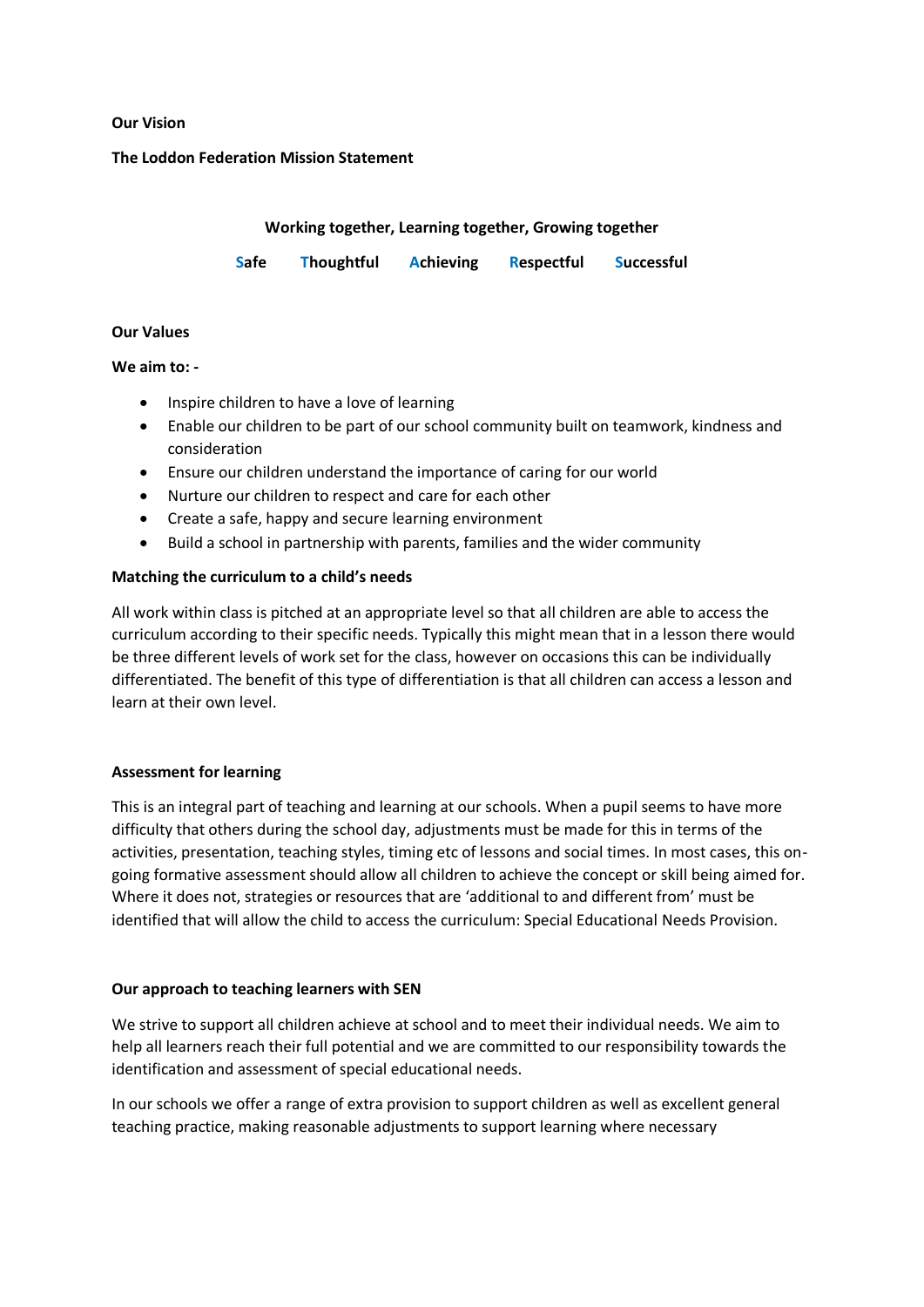#### **What is SEN and SEND?**

At different times in their school life a child or young person may have a special education need.

The Code of Practice describes SEN as:

"A child or young person has special educational needs if they have a learning difficulty or disability which calls for special educational provision to be made for him or her. A child of compulsory school age or a young person has a learning difficulty or disability if he or she:

- a) Has a significantly greater difficulty in learning than the majority of others the same age, or
- b) Has a disability which prevents or hinders him or her from making use of the facilities of a kind generally provided for others of the same age in mainstream schools or mainstream post-16 institutions."

The Equality Act 2010 definition of disability is:

"A person has a disability for the purposes of this Act if (s) he has a physical or mental impairment which has a substantial and long term adverse effect on his ability to carry out normal day to day activities." Section1 (1) Disability Discrimination Act 1995

This includes children with Long term health conditions such as Asthma, Diabetes, Epilepsy and Cancer. Children and young people who suffer from these conditions would not necessarily have SEN, but there is a definite overlap between disabled children and young people and those with SEN. Therefore, children and young people may be covered by both SEN and disability legislation.

For more information about the Equality Act, the protected characteristics or duties on public bodies, please click here.

#### **Changes to SEND**

From the 1<sup>st</sup> of September 2014 a new Code of Practice has been in place for SEND.

SEN comes under four headings for areas where support is needed;

- 1. Communication and Interaction
- 2. Learning and Cognition
- 3. Social, Emotional and Mental Health
- 4. Physical and Sensory

All children identified with SEN are now recorded as being in one of these categories.

#### **Loddon Primary SEND Profile**

Our SEN profile for 2020-2021 shows that we have 16% of children identified as having SEN, and less than 1 % of those are children with Educational Health Care Plans.

| <b>SEN Profile Area</b>                     | <b>Percentage of Children</b> |
|---------------------------------------------|-------------------------------|
| Total number of children with SEN           | 12%                           |
| SEN linked to Communication and Interaction | 6%                            |
| <b>Needs</b>                                |                               |
| SEN linked to Learning and Cognition Needs  | 3%                            |
| SEN linked to Social, Emotional and Mental  | 2%                            |
| <b>Health Needs</b>                         |                               |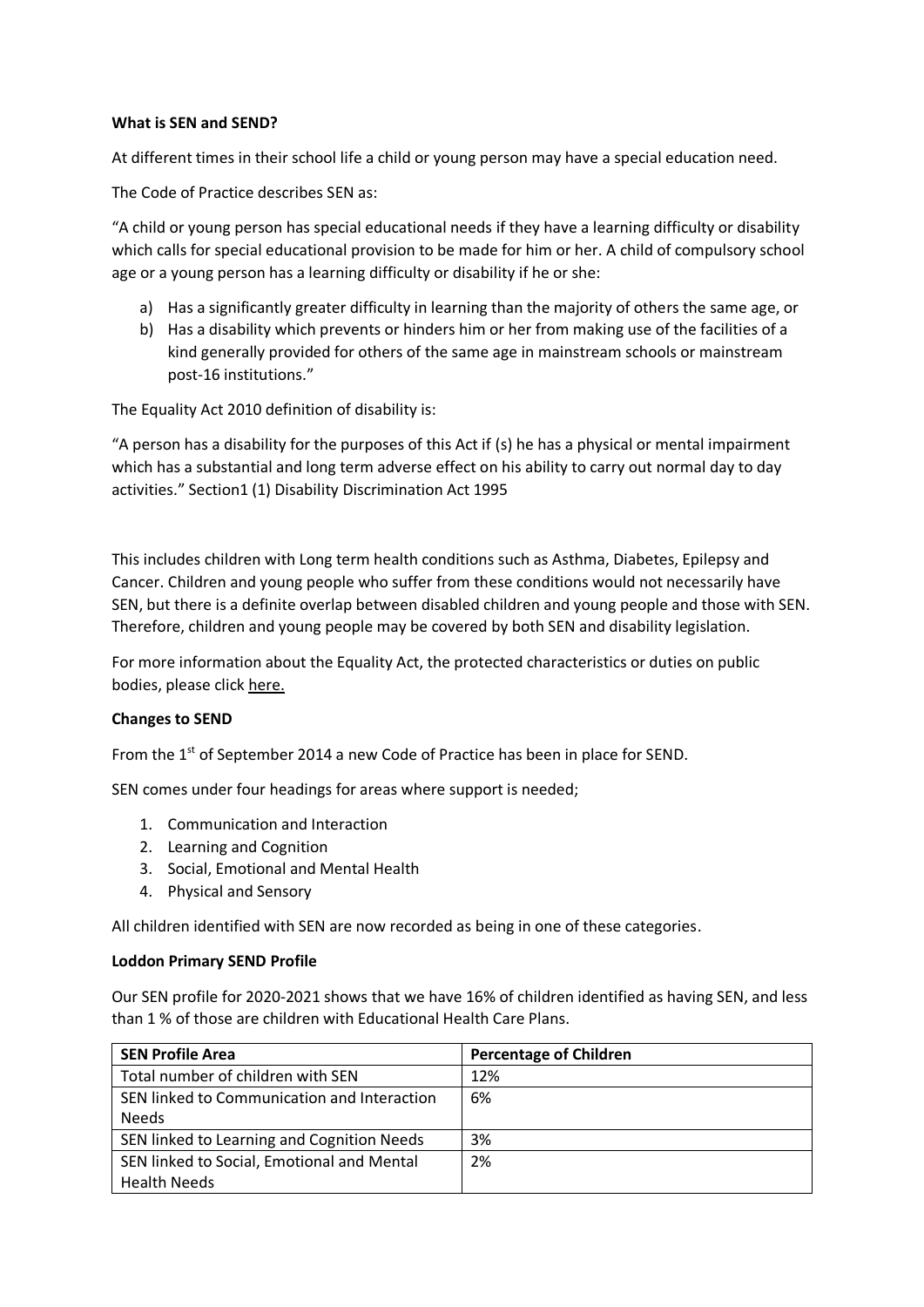| SEN linked to Physical and Sensory Needs                | 1% |
|---------------------------------------------------------|----|
| <sup>1</sup> Children supported by Education Health and | 1% |
| Care Plan                                               |    |
|                                                         |    |

### **Education Health Care Plan**

From September 2014 children who would have previously been given a statement of Special Educational Needs, now will be put forward for an Education Health and Care Plan.

"A local authority **must** conduct an assessment of education, health and care needs when it considers that it may be necessary for special educational provision to be made for the child or young person in accordance with an EHC plan." SEND Code or Practice (January 2015).

An Educational Health and Care Plan is very similar to the previous statement of Special Educational Needs. The main difference is that the support is now from 0-25 years of age for all children who attain one of these plans. Furthermore, an Educational Health and Care Plan works with all agencies meeting with the parents/carers and child. For further information go to here.

An Educational Health and Care Plan's level of support would be appropriate for children whose learning needs are severe, complex and lifelong and who as a consequence need more hours of support in school. If a child has a Statement or Educational Health and Care Plan these will be formally reviewed annually or as the child's needs change.

# **How SEN is identified at the Loddon Primary Schools**

If a learner is identified as having SEN, we will provide provision that is 'additional to or different from' the normal differentiated curriculum, intended to overcome the barrier to their learning.

Learners can struggle to make progress for many reasons. They may have been absent from school, they may have attended many schools and not had a consistent opportunity for learning. Others may have EAL (English as an additional language) or may be worried or concerned about other issues, such as home life, that might distract them from their learning. At Loddon Federation we are committed to ensuring that all learners have access to learning opportunities, and for those who are at risk at not learning, we will intervene and support their needs. However, this does not mean that all vulnerable learners have SEN. Only those children with a difficulty that effects their learning which requires special educational provision will be identified as having SEN.

In the Loddon Federation schools children could be identified as having SEN through a variety of ways including the following: -

- Child performing significantly below age expected levels that require **extra provision** to be made.
- Concerns raised by Parent or Carer
- Concerns raised by teacher for example behaviour or self-esteem is affecting performance
- Liaison with a previous school
- Liaison with external agencies
- Health diagnosis through paediatrician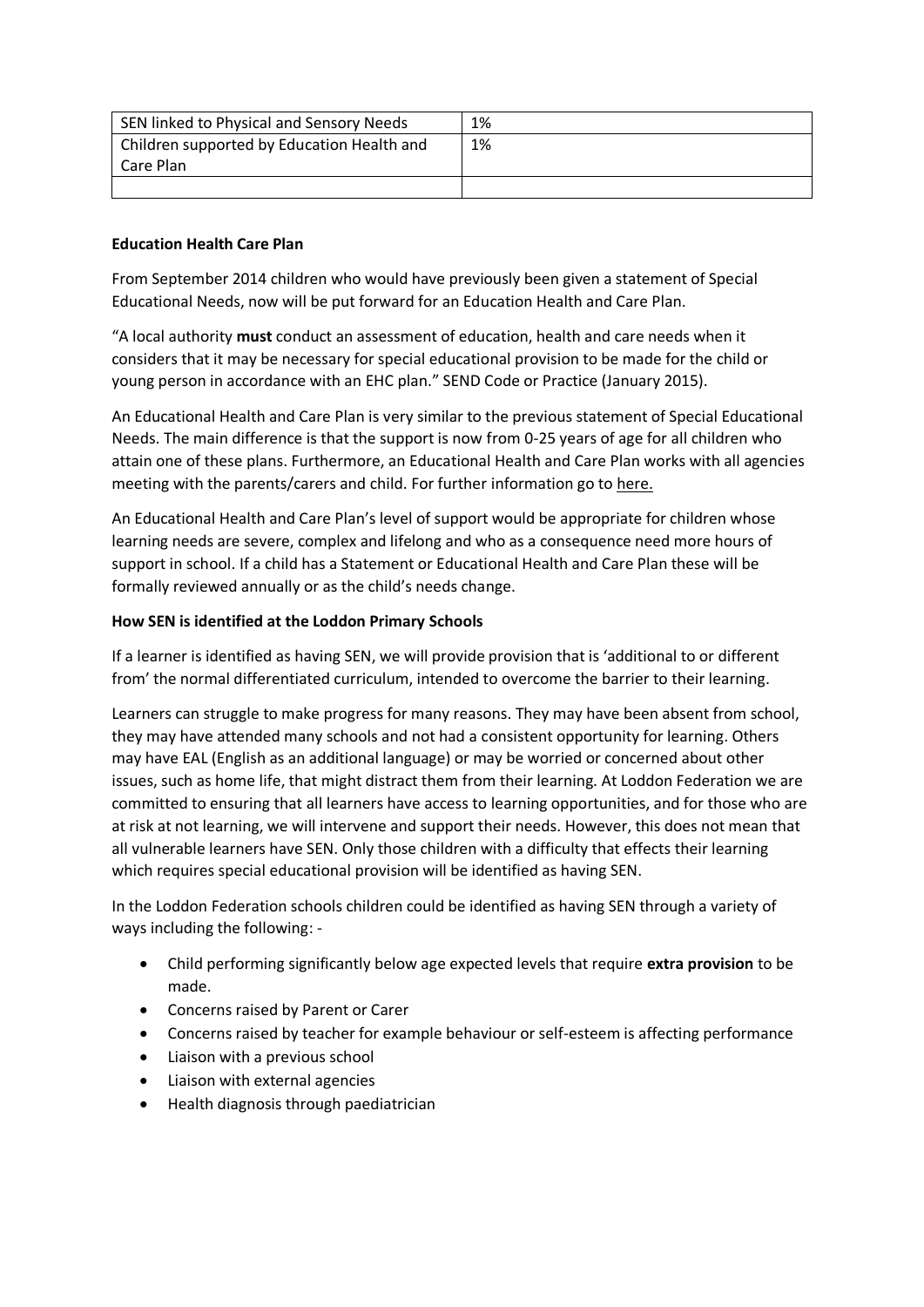## **What should I do if I think my child may have special educational needs?**

Your child's class teacher will meet with you formally at least twice a year, in order to discuss your child's progress and the support that they are receiving. Class teachers are always happy to discuss your child's needs if you have questions or concerns between more formal meetings. Please speak to them directly to arrange this.

If you have further concerns regarding your child's special educational needs, then please contact Mrs Jane Young. An appointment can be made through the school office or by email at deputy@loddonprimaryfederation.co.uk

### **Assessment of Special Educational Needs**

At Loddon Primary many people are involved with identifying difficulties that a learner may experience. Our assessment procedures involve the child, their parent/carer and the Class Teacher. The SENCo and Assistant SENCos monitor and oversee assessments to make sure that the correct provision is being found to overcome barriers to learning.

We use a range of assessment tools to support our assessment.

# **Additional Intervention and Support**

Once a child's needs have been assessed, various interventions and support are put in place to ensure that the child has the support necessary to progress and overcome their barriers to learning. Support and intervention is tailored to a child's individual needs.

At Loddon primary federation we offer small group and individual intervention programmes to help pupils make progress. These groups may be run by teacher, teaching assistant or a member of the SEND team. The support sessions will take place either within the classroom or in a quiet area close by. Children also have access to individualised emotional and behavioural support sessions run by our **Pastoral Support Workers; Mrs Emma-Jane Sadler and Mrs Amanda Jackson.**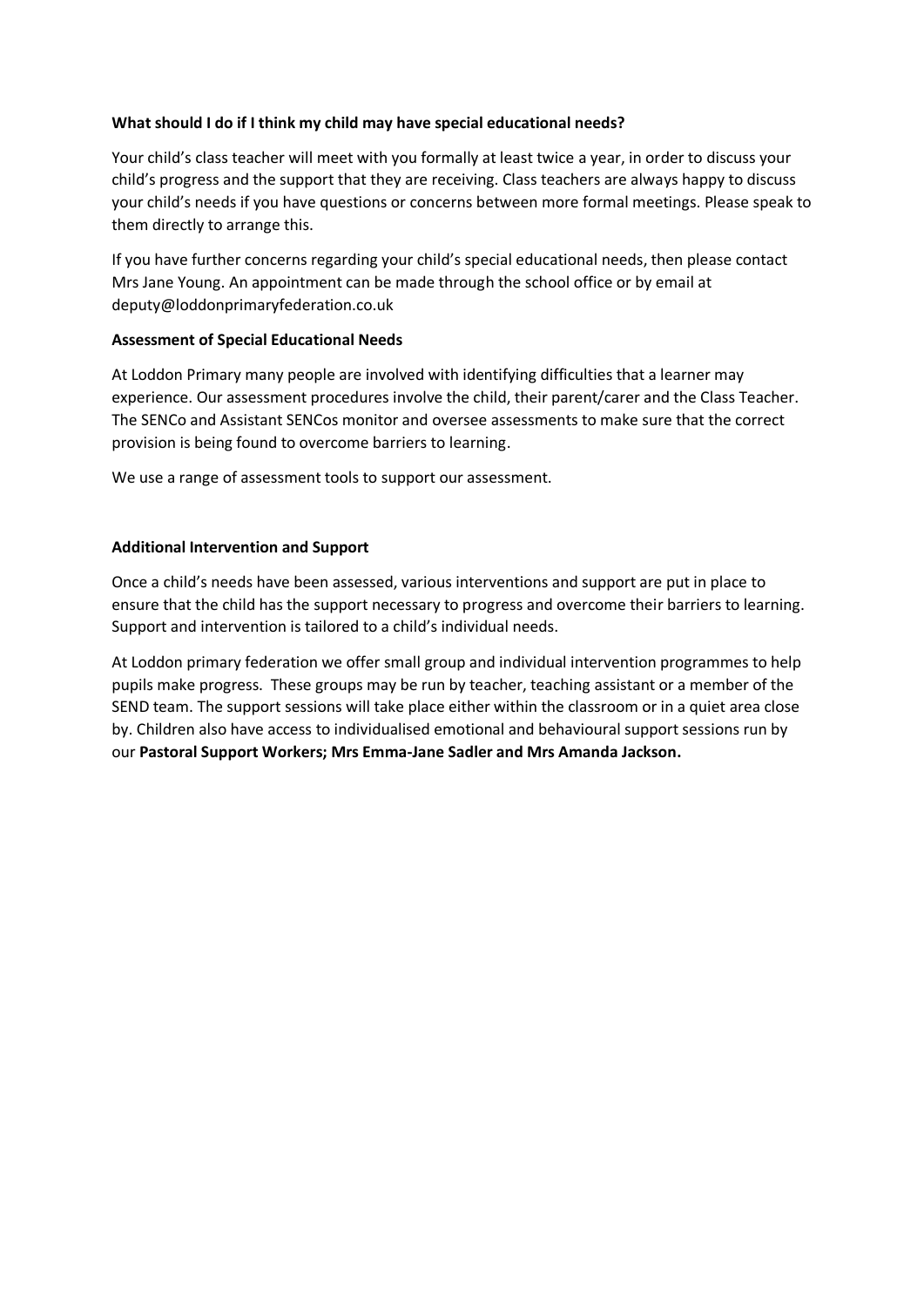#### **Loddon Primary Provision Map 2020-2021**

| <b>Barrier to</b><br>Learning/Area where<br><b>Support is Needed</b> | <b>Stage 1 Support Level</b><br>(Wave 1)                                                                           | <b>Stage 2 Support Level</b><br>(Wave 2)                                                                                                                                                | <b>Stage 3 Support Level</b><br>(Wave 3)                                                               |
|----------------------------------------------------------------------|--------------------------------------------------------------------------------------------------------------------|-----------------------------------------------------------------------------------------------------------------------------------------------------------------------------------------|--------------------------------------------------------------------------------------------------------|
| <b>Learning and</b><br>Cognition                                     | <b>First Quality Teaching</b><br>Classroom teaching<br>Assistant<br><b>Guided Reading</b><br><b>Booster groups</b> | Lexia<br>Rapid Reading (KS2)<br>Sound Discovery<br><b>Working Memory -</b><br>Support group<br><b>Maths and English -</b><br><b>Interventions</b><br>Pre-teaching<br>Precision teaching | 1:1 Reading<br>1:1 Spelling Support<br>1:1 Maths Support<br><b>EHCPs and linked</b><br>provision       |
| <b>Communication and</b><br><b>Interaction</b>                       | <b>First Quality Teaching</b><br>Classroom teaching<br>Assistant<br><b>Guided Reading</b><br><b>Booster groups</b> | Speech and Language<br>Support programmes                                                                                                                                               | <b>EHCPs and linked</b><br>provision<br><b>Specialist Resource</b><br><b>Base provision off-site</b>   |
| <b>Social, Emotional and</b><br><b>Mental Health</b>                 | <b>First Quality Teaching</b><br>Classroom teaching<br>Assistant<br><b>Guided Reading</b><br><b>Booster groups</b> | <b>Pastoral Support</b><br>sessions                                                                                                                                                     | 1:1 Pastoral support<br><b>EHCPs and linked</b><br>provision<br><b>Boxall Profiling and</b><br>support |
| <b>Physical and Sensory</b>                                          | <b>First Quality Teaching</b><br>Classroom teaching<br>Assistant<br><b>Guided Reading</b><br><b>Booster groups</b> | <b>Break out teaching</b><br>rooms and offices                                                                                                                                          | <b>Fine Motor Skills work</b><br><b>Occupational Therapy</b><br><b>EHCPs and linked</b><br>provision   |

#### **Provision at Loddon Primary**

All intervention and support is recorded for each child on a school provision map. All children on the SEND Register and receiving SEND support in school will have a **Pupil Passport**. This is a document that is individual to each pupil and it sets out exactly what the needs of the child are and how they are being supported in school. They also display current targets and assessment levels. These are updated termly and shared with parents and carers.

Some learners may need further specialist support. We have access to services universally provided by Norfolk County Council. These services are described in the Local Offer website available at

[http://www.norfolk.gov.uk/Childrensservices/Specialeducationalneeds\(SEN\)/SENDchanges/Localoff](http://www.norfolk.gov.uk/Childrensservices/Specialeducationalneeds(SEN)/SENDchanges/Localoffer/index.htm) [er/index.htm.](http://www.norfolk.gov.uk/Childrensservices/Specialeducationalneeds(SEN)/SENDchanges/Localoffer/index.htm)

Services accessed by the school include:

- Autism Support Service
- Educational Psychology service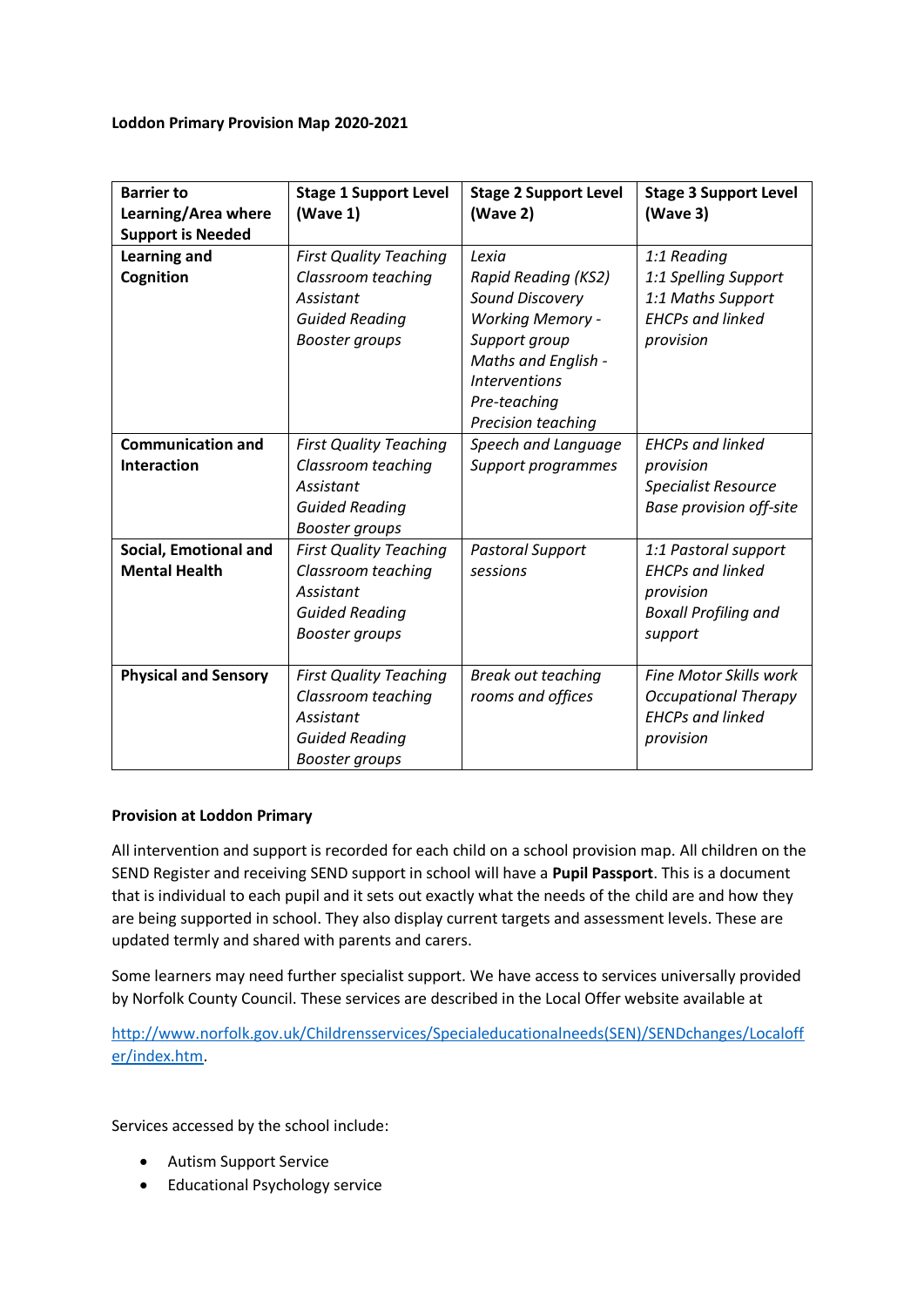- Sensory Support Service for children with visual or hearing needs
- Speech and Language Therapy
- Starfish (The Learning Disability Child and Adolescent service)
- Specialist Advisory and Support Teachers e.g. Dyslexia
- Medical Needs Team
- Inclusion and Opportunity Service
- School to School Support

# **SEND Training and Support for Staff**

Training is a continually on-going process for staff. A number of staff across the federation have received training in supporting or delivering the following:

- Dyslexia
- Autism Spectrum Disorders
- Sensory Support
- Lego Therapy
- **•** Anxiety
- Bereavement
- Implementing phonic intervention programmes
- Maths intervention
- Speech and Language
- SENSi support
- Art Therapy

The SEN team attend the Willow Tree Learning Essential SENCO network and conferences ensuring our schools knowledge and understanding of SEND is completely up to date.

# **Monitoring Progress**

This is an integral part of teaching and leadership at our schools. Staff, parents and pupils are involved in reviewing the progress of interventions and general learning of all children including children with SEN. Progress is reviewed formally every term and a progress level is given in reading, writing and maths as well as progress in other areas as appropriate.

In our schools we follow the **Assess, Plan, Do and Review model** and so before any additional provision is made to help a child it will be agree what outcome from the intervention they expect for the child. The SENCo and SEN team collates the impact data of interventions to ensure that we are only using interventions that work. In addition we know that any extra support is helping pupils make progress if:

- The child is making progress academically against national/age expected levels
- It is reported from verbal feedback from the teacher, parent/carer and child
- The child's personal targets are being met

Children may move off of the SEN register when they have 'caught up' or made sufficient progress. Progress data of all learners is collated by the whole school and monitored by teachers, leaders and governors. Our school and cluster data is also monitored by the local authority and Ofsted. The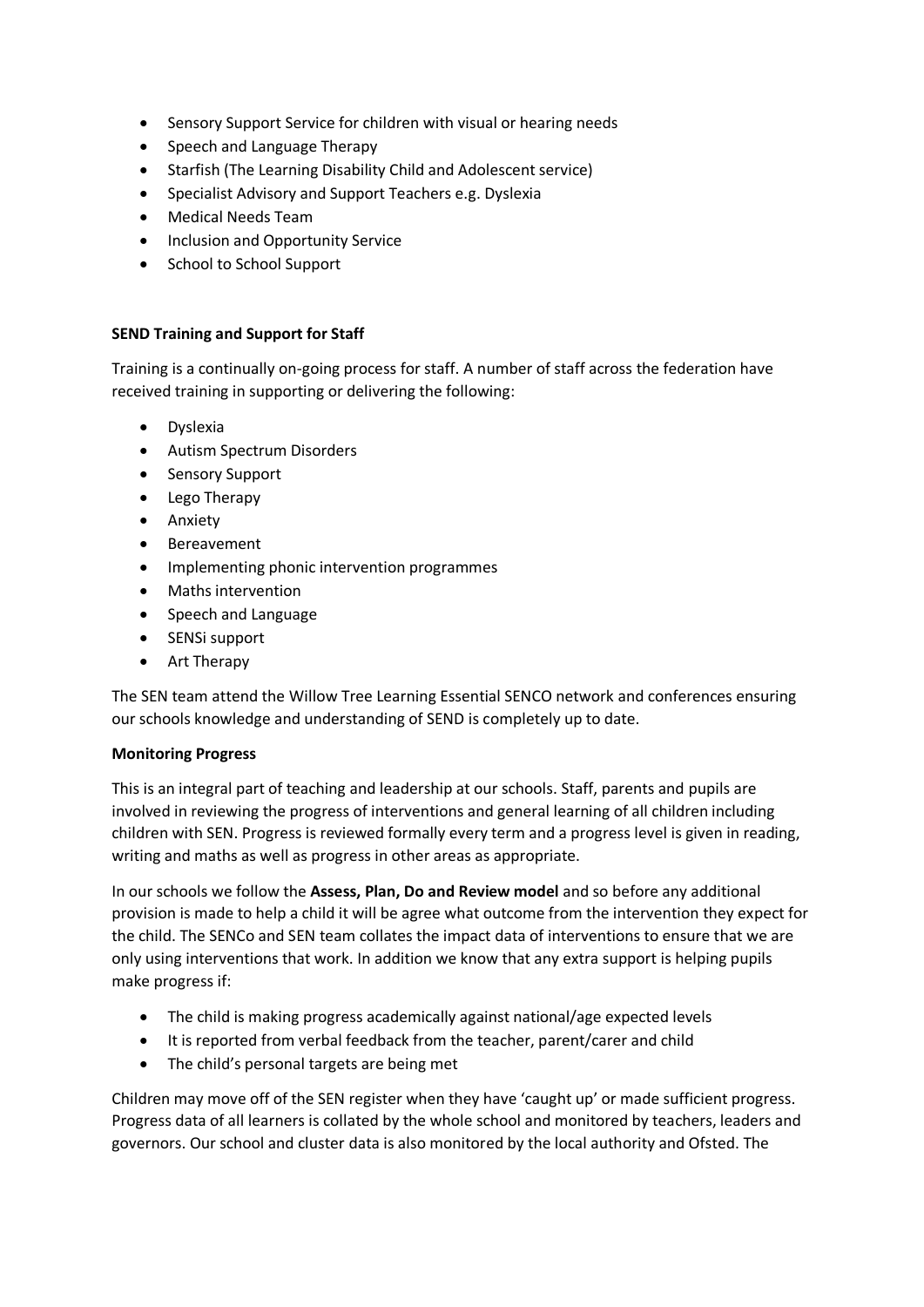progress of children with an EHCP plan is also formally reviewed at an Annual review with all adults involved with the child's education.

# **Funding for SEN**

The Loddon Primary Schools both receive funding directly to the school from the local authority to support the needs of learners of SEN. The Head teacher decides on the budget for special educational needs in consultation with the school governors, on the needs of the children currently in the school. The head teacher, alongside the leadership team, discusses the allocation of funding based on all the information they have about SEN in the school, including:

- The children getting extra support already
- The children needing extra support
- The children who have been identified as not making as much progress as would be expected
- Resources/training and support needed (all resources/training and support are reviewed regularly and changes made as needed)

The local cluster of schools also receive funding from the local authority which is distributed as 'top up' funding for learners who require extra support or equipment that exceeds that available to the school. The cluster of schools work together to improve learning for all by sharing resources, training and provision for all learners with SEN.

### **Wider Learning Opportunities**

All children at Loddon Primary have the same access to extracurricular activities. Please contact the school office or visit the school website for more information on the range of clubs and activities. We are committed to making reasonable adjustments to ensure participation for all. Please contact us if your child has any specific requirements for extracurricular activities.

All children are included in all parts of the school curriculum and we aim for all children to be included on school visits. We will provide the necessary support to ensure that this is successful. If necessary a risk assessment is carried out prior to any off site activity to ensure everyone's health and safety will not be compromised. In the unlikely event that it is considered unsafe for a child to take part in an activity, then alternative activities can be provided in school.

#### **Transition to Another School**

We recognise that 'moving on' can be difficult for all children, but this can be especially difficult for a child with SEN/and or disabilities. For this reason we take steps to ensure that any transition is a smooth as possible. If your child is moving to another school we will contact the new school's Special Educational Needs Co-ordinator (SENCo) and make sure that they know about any special arrangements or support that need to be made for your child.

We plan a number of transition events during the summer term to ensure a smooth transition between the Infant and Junior School. In addition to this some children may have an enhanced transition with extra visits or a transition book to help to support them in their move. Year 2 and Year 3 staff meet during the summer term to discuss all children, class arrangements and any other information that may be important.